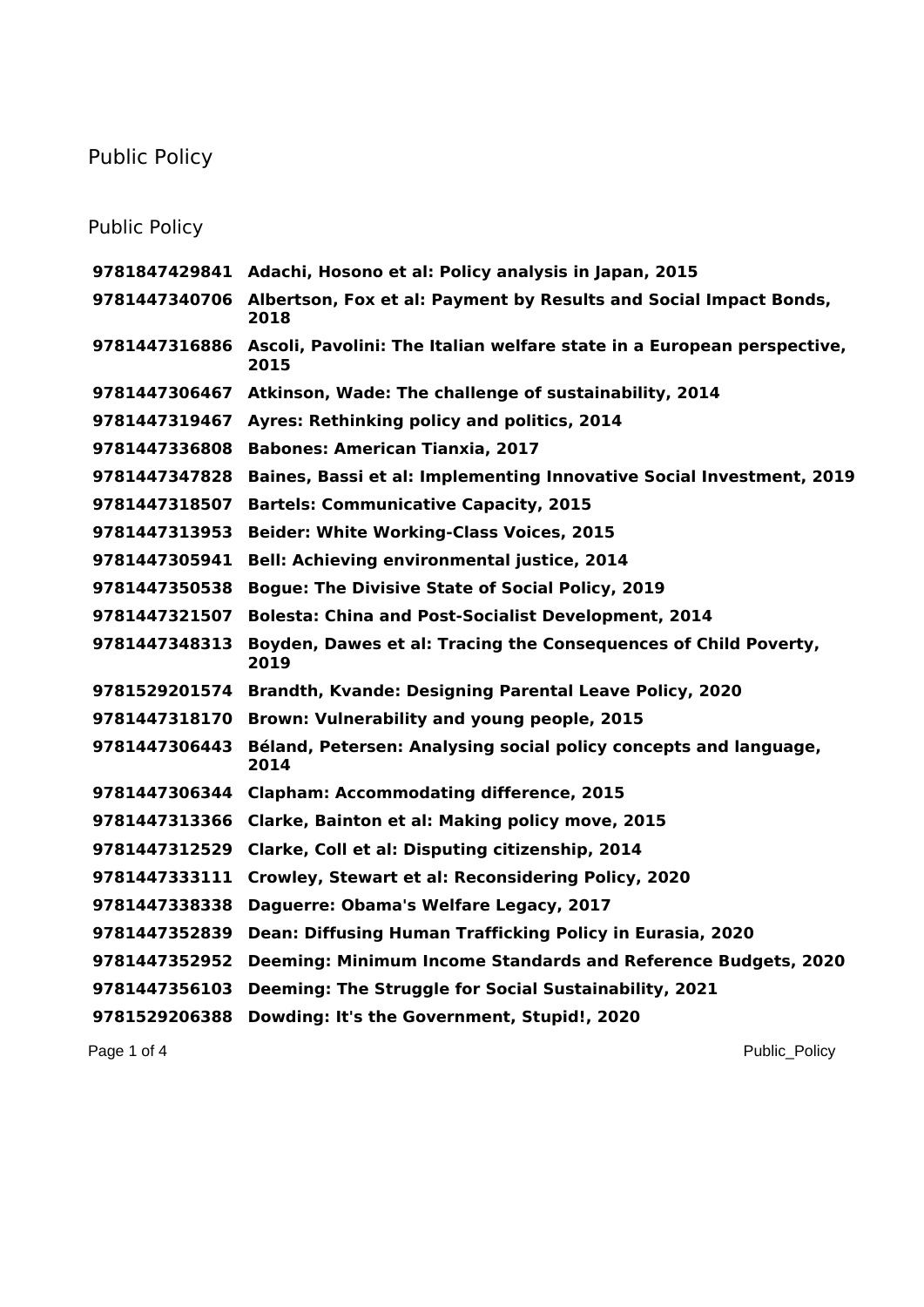**Dunlop: Policy Learning and Policy Failure, 2020 Durose, Richardson: Designing Public Policy For Co-Production, 2015 Dwyer: Dealing with Welfare Conditionality, 2019 Edmiston: Welfare, Inequality and Social Citizenship, 2018 Etherington: Austerity, Welfare and Work, 2020 Fanning: Three Roads to the Welfare State, 2021 Farnsworth, Irving et al: Social Policy Review 26, 2014 Farnsworth, Irving: Social Policy In Times of Austerity, 2015 Fergusson: "Young people, welfare and crime", 2016 Fitzpatrick: Climate change and poverty, 2014 Flinders, Wood: Tracing the Political, 2015 Freeman, Sturdy: Knowledge in policy, 2014 Gallent, Ciaffi: Community action and planning, 2014 Goulding, Davenport et al: Resilience and Ageing, 2018 Gregory: Trading time, 2015 Greve: Welfare, Populism and Welfare Chauvinism, 2019 Hambleton: Leading the inclusive city, 2014 Hansen, Dahl et al: A Care Crisis in the Nordic Welfare States?, 2021 Hansen: The Moral Economy of Activation, 2019 Harley, Scandrett: Environmental Justice, Popular Struggle and Community Development, 2019 Harrison, Sanders: Social policies and social control, 2014 Haux: Dimensions of Impact in the Social Sciences, 2019 Head, Crowley: Policy Analysis In Australia, 2015 Heins, Rees et al: Social Policy Review 31, 2019 Hogan, Murphy: Policy Analysis in Ireland, 2021 Hudson, Needham et al: Social Policy Review 29, 2017 Humpage: Policy change, public attitudes and social citizenship, Hupe, Hupe et al: Understanding street-level bureaucracy, 2015 Husband, Alam et al: Lived diversities, 2014 Husband: Research and policy in ethnic relations, 2015 Irving, Irving et al: Social policy review 27, 2015**

Page 2 of 4 Public Policy and Public Policy and Public Policy and Public Policy and Public Policy and Public Policy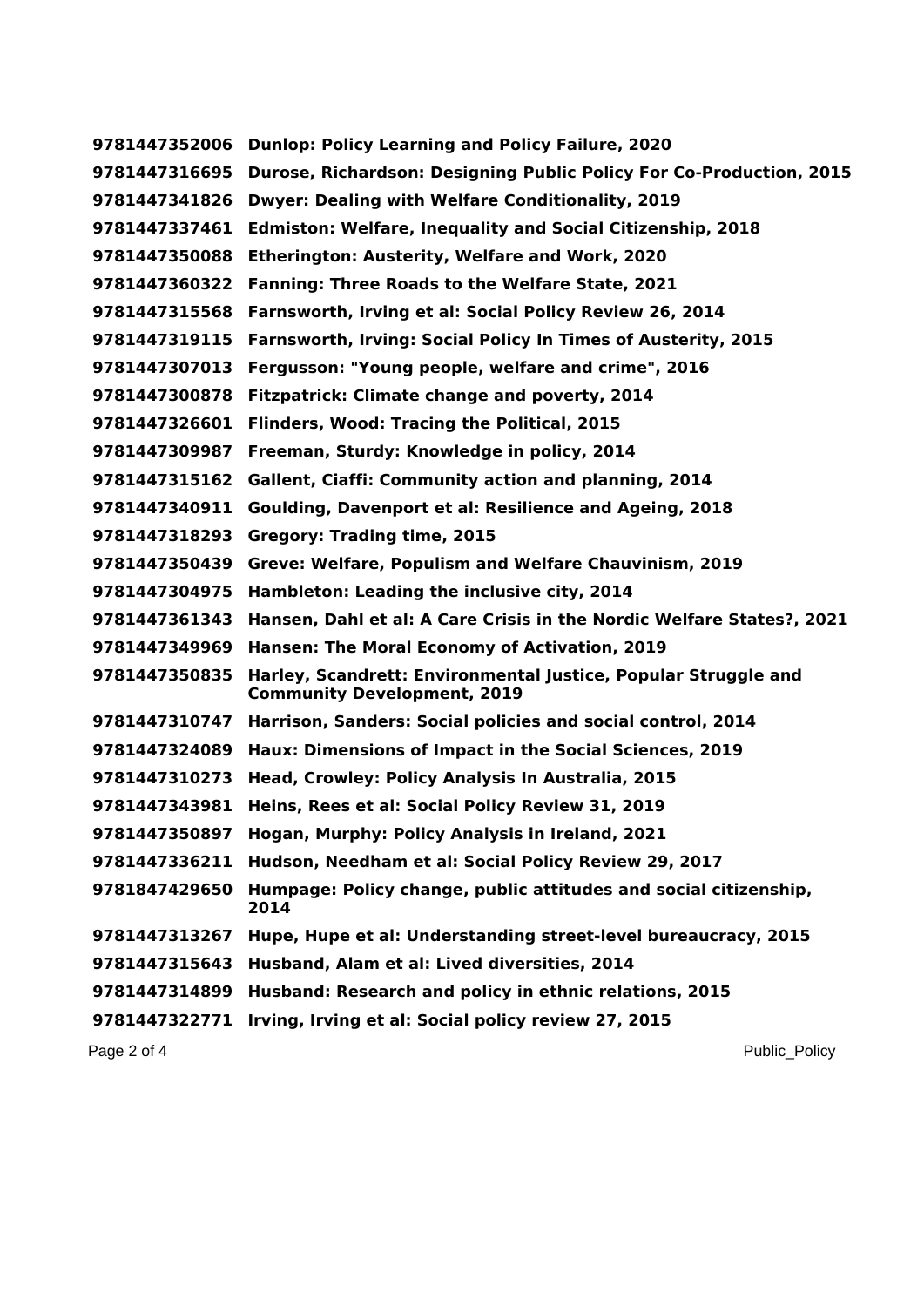| 9781447306320 | Johnston, Pattie: Money and electoral politics, 2014                                             |
|---------------|--------------------------------------------------------------------------------------------------|
| 9781447351849 | Jupp, Bowlby et al: The New Politics of Home, 2019                                               |
| 9781447305699 | Kamruzzaman: Poverty Reduction Strategy in Bangladesh, 2014                                      |
| 9781447328537 | Kararach, Besada et al: Development In Africa, 2015                                              |
| 9781447345053 | Knoepfel: Public Policy Resources, 2018                                                          |
| 9781447308300 | Kuo: Policy analysis in Taiwan, 2015                                                             |
| 9781447313472 | Lees, Shin et al: Global gentrifications, 2015                                                   |
| 9781447350163 | <b>Malin: De-Professionalism and Austerity, 2020</b>                                             |
| 9781447317012 | <b>Manning: Political (dis)engagement, 2015</b>                                                  |
| 9781447311027 | Mayo, Koessl et al: Access to justice for disadvantaged communities,<br>2014                     |
| 9781447329312 | <b>Mayo: Changing Communities, 2017</b>                                                          |
| 9781447359517 | McBride, Evans et al: The Changing Politics and Policy of Austerity,<br>2021                     |
| 9781447348016 | McDermont, Cole et al: Imagining Regulation Differently, 2020                                    |
| 9781447312673 | Miller, Orchard: Australian public policy, 2014                                                  |
| 9781447300465 | Morphet: How Europe shapes British public policy, 2013                                           |
| 9781447316978 | Morvaridi: New philanthropy and social justice, 2015                                             |
| 9781447348603 | Nicolaisen, Kavli et al: Dualisation of Part-Time Work, 2019                                     |
| 9781447327226 | North, Scott Cato: Towards Just and Sustainable Economies, 2017                                  |
| 9781447348078 | Nugroho, Carden et al: Local Knowledge Matters, 2018                                             |
| 9781447338444 | <b>Oosterlynck, Novy et al: Local Social Innovation to Combat Poverty</b><br>and Exclusion, 2019 |
| 9781847429865 | Page: Clear blue water?, 2015                                                                    |
| 9781447343851 | Papanastasiou: The Politics of Scale in Policy, 2019                                             |
| 9781447333463 | Patrick: For Whose Benefit?, 2017                                                                |
| 9781447361190 | Pierson: The Next Welfare State?, 2021                                                           |
| 9781447307150 | Powell: The politics of civil society, 2013                                                      |
| 9781447345244 | Raco, Savini: Planning and Knowledge, 2019                                                       |
| 9781447341666 | Rees, Pomati et al: Social Policy Review 32, 2020                                                |
| 9781447308225 | Roberts: New media and public activism, 2014                                                     |
| 9781447312710 | Romano: The political and social construction of poverty, 2014                                   |
| 9781447347712 | Sanabria-Pulido, Rubaii: Policy Analysis in Colombia, 2020                                       |

Page 3 of 4 Public\_Policy